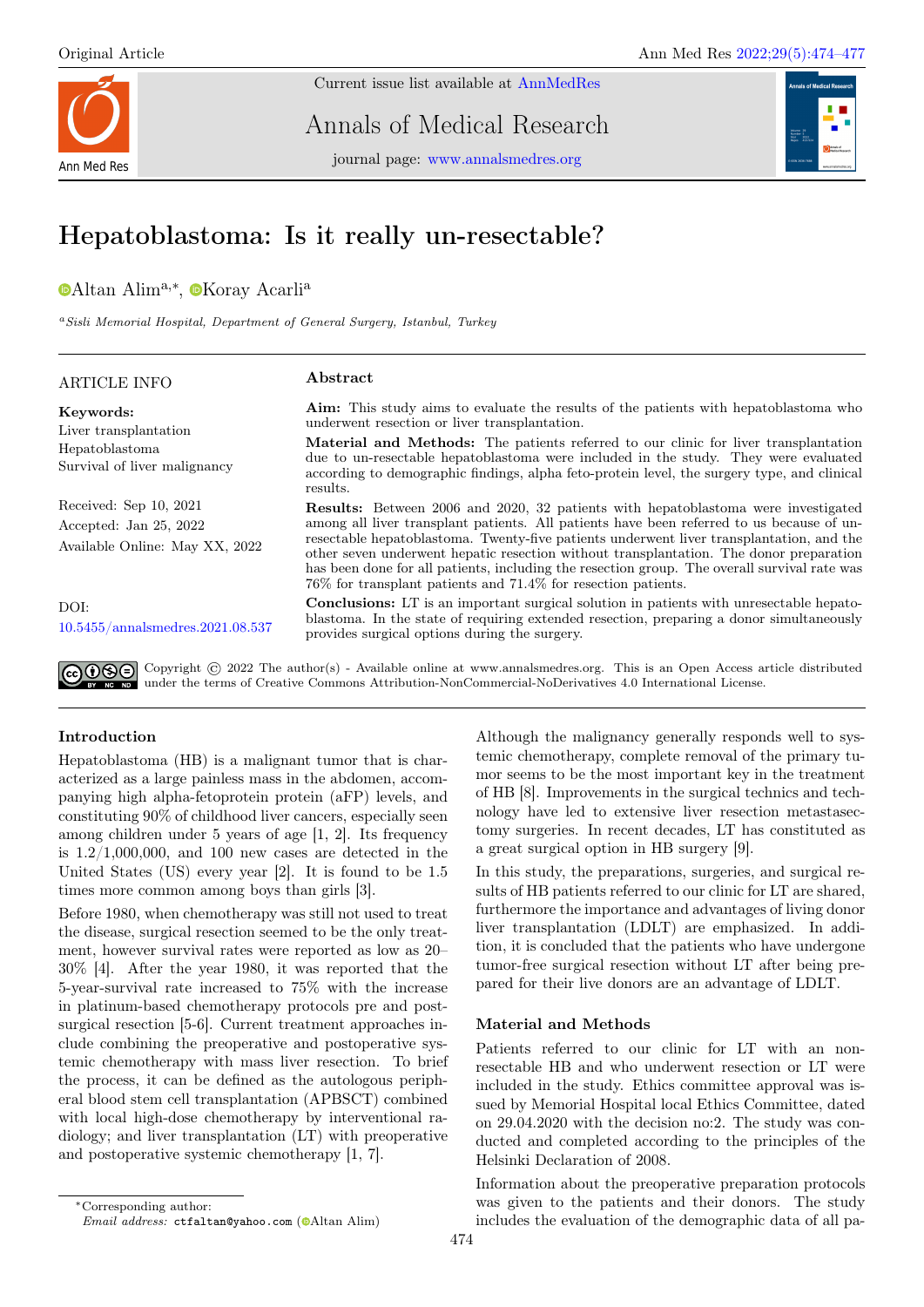tients and the donors, the type of surgery performed, surgical complications encountered, mortality/survival rates obtained, and inpatient services. Postoperative follow-up and immunosuppression protocols of transplant patients were presented. Since liver transplant and hepatic resection patients were two different groups, a comparative study was not performed.

Liver Transplant Recipient Preparation: All of the patients who underwent LT or resection were referred to our clinic from the Department of Pediatrics Oncology with HB diagnosis. All recipient patients were prepared according to the routine" LT preparation program" applied in our clinic. Complete blood count, coagulation tests, comprehensive biochemistry analysis, tumour markers, viral serology, blood and urine cultures, were performed in addition to whole abdomen Ultrasound-Doppler, contrastenhanced thorax-abdominal tomography (CT)/magnetic resonance (MR) examination and hepatic vascular reconstruction, lung function tests, and cardiac examinations. Pediatric gastroenterology and cardiology, chest diseases, and infectious diseases consultations were also performed.

Donor Preparation: Preparations were initiated by the search of donors among adults aged between 18-65 and with blood type compatibility. Ethics Committee approval was obtained from the 4th degree distant relative donor candidates. The examinations included complete blood count, coagulation tests, coagulation genetic tests [Factor V Leiden and Prothrombin (factor II) Gene mutation], comprehensive biochemistry analysis, tumour markers, viral serology, and blood and urine cultures. Parenchyma structure and vascular anatomy were visualized by liver tri-phasic CT angiography. The biliary anatomy was evaluated with MRCP. The estimated weight of the graft to be used was calculated by tomography. The age and weight of the recipient patient were used as the determiners for the graft to be used. In donor preparation; fatty liver greater than 10%, homozygous Factor II and/or Factor V Leiden mutations, and any systemic comorbidities were considered as contraindications.

#### Preparation of liver resection

This patient group was also referred to our clinic for LT. Patients who were thought to undergo primarily hepatic resection were taken into surgery by making donor preparations due to the possibility of liver failure or residue tumor after extended liver resection. All surgical preparations were done in order that the donors could be operated any time, and they were kept ready in the inpatient ward.

#### Immunosuppression protocol

Calcineurin inhibitors (tacrolimus or cyclosporine) and prednisolone-based protocol were used as post-transplant immunosuppressive therapy. Mycophenolate mofetil (MMF) was added to immunosuppression on need. Calcineurin inhibitor doses were adjusted according to the daily plasma levels.

Follow-up: In the post-discharge period, the patients were referred to the Pediatric Oncology team. LT was followed up in the outpatient clinic for at least every month during the first year and then every 3 to 6 months in the following

Table 1. Demographic finding of LT and liver resection cases

|                  | Hepatoblastoma            | Liver Resection           |
|------------------|---------------------------|---------------------------|
| Gender           | Male: 14 (56%)            | Male: 5 (71.4%)           |
|                  | Female: 11 (44%)          | Female: 2 (28.6%)         |
| Age              | $3.9 \pm 3.5$ years (R:   | $2.0 \pm 0.9$ years (R:8) |
|                  | $0.5 - 14.5$              | $ay-3.5$ yil)             |
| Body weight      | $15.6 \pm 11.9$ kg (R: 7. | $13.0 \pm 3.2$ kg (R:     |
|                  | $1 - 65$                  | $8 - 18$                  |
| Follow-up        | $4.2 \pm 3.0$ years       | $3.0 \pm 1.7$ years       |
| Overall survival | 76%                       | 71.4%                     |

years if needed. In addition to routine biochemical parameters, aFP levels were also measured at follow-up. HB recurrence control with abdominal MRI/CT and thorax CT was performed according to the clinical examination and aFP values.

#### Statistical analysis

According to the descriptive nature of the study, no comparisons were performed between LT and Resection groups.

Statistical analyses were performed using the IBM Corp. released in 2019. (IBM SPSS Statistics for Windows, Version 26.0. Armonk, NY: IBM Corp). Descriptive statistics will be presented using mean, standard deviation, median, minimum, maximum for continuous variables, frequencies (n) and percentages (%) for categorical variables. Kaplan Meier survival graph is used to indicate the survival rates.

## Results

In our clinic, 1246 LTs were performed for 1203 patients between the years 2006 and 2020. Patients who were transplanted due to HB or referred for LT and had resection without LT were included in the study.

#### LT patients:

The demographic information of the 25 patients who underwent LT is summarized in Table 1.

It was remarkable that two female patients in the group were identical twins.

In the preoperative MRI/CT imaging of the patients, it was observed that all patients were PRETEX 3 and 4, and the mean aFP level was  $41,495 \pm 119,658$  IU/ml (R: 5– 450,800). All patients were followed by pediatric oncology before LT and entered LT process after two to six cycles of chemotherapy. As preoperative chemotherapy, Cisplatinbased treatment was used in varying doses and number of times depending on the patient.

Twenty-two patients were referred to us without surgical intervention after chemotherapy due to a non-resectable mass, and LT was performed. Among these 22, one patient had a single focal metastasis in the right lung. The other three patients had a history of previous liver mass resection. Two of these three patients had undergone LT; the former due to liver failure after wide resection and the latter local liver tumor recurrence.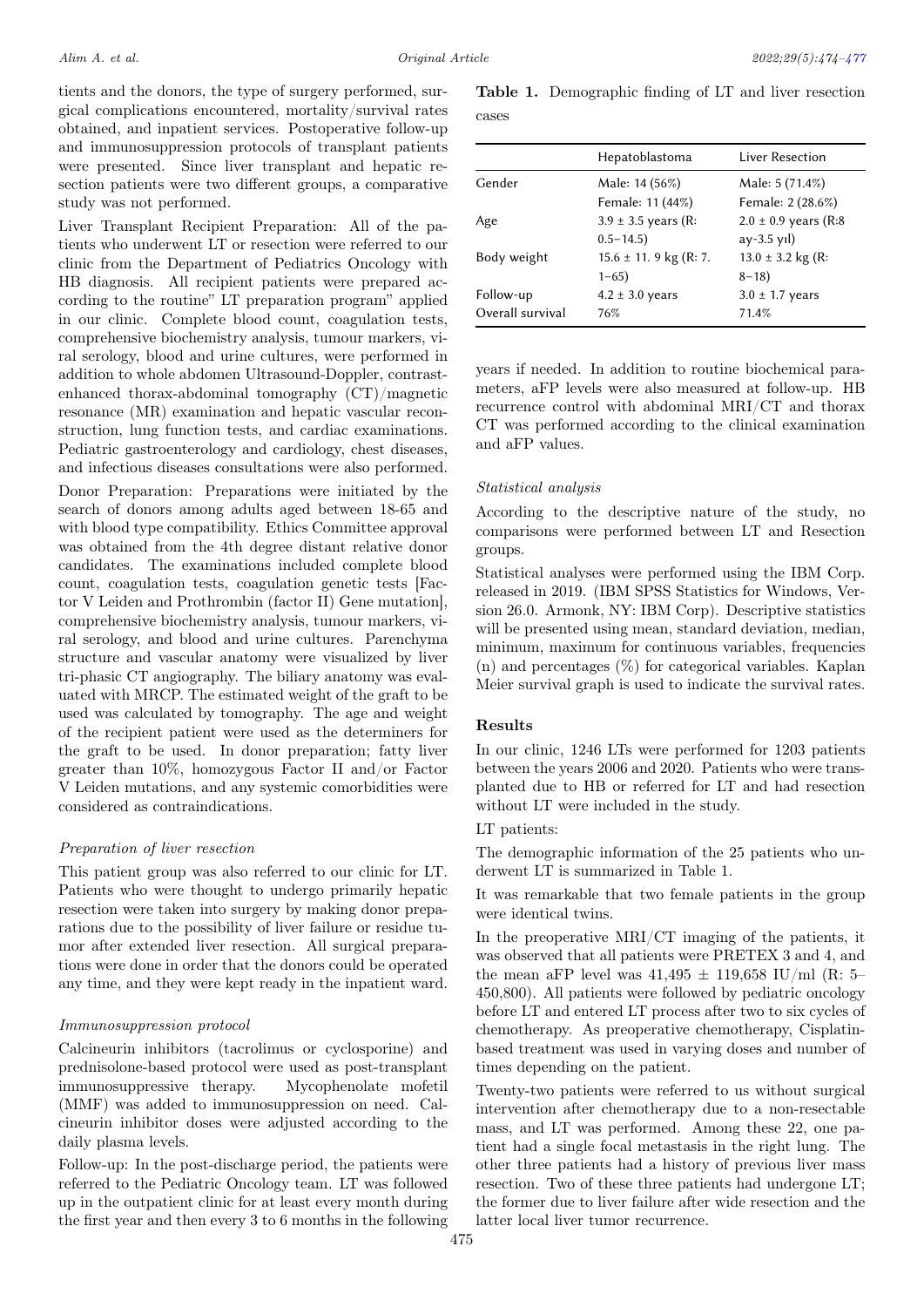One of the liver transplants performed was a full-size graft from a deceased donor, and the others were four right lobes, and 20 left lateral segment transplants from living donors. The graft to be used in living donors was determined according to the age and weight of the patient and the liver anatomy of the living donor. The mean weight of the grafts used was  $347 \pm 195$  g, and the mean graft-body ratio (GBR) was  $2.6 \pm 0.8\%$ . End-to-end bile duct anastomosis was performed in the right lobe and cadaveric transplantations (five patients) as bile duct reconstruction, and Roux-Y bile anastomosis technique was used in the other 20 patients who gave left lateral grafts.

A total of six patients among 25 LTs died in the early and late periods. Two (8 %) patients were lost in the perioperative period; one died due to sepsis and the other due to cardiogenic shock. The other four patients were lost due to disease recurrence in the pediatric oncology clinics, where their treatment was in the 1st, 2nd, 4th and 8th years after LT.

Major complications were seen in the early and late periods in a total of five  $(20\%)$  patients. Re-laparotomy + bridectomy was performed in one patient due to mechanical bowel obstruction in the perioperative period. One patient required laparotomy drainage due to biliary leakage. The endoscopic intervention was needed in one patient due to gastrointestinal system bleeding. Pleural drainage was carried out in one patient due to massive pleural effusion. Percutaneous catheterization and dilatation were performed in one patient due to late biliary stricture.

The patient who had a metastatic lung lesion before LT underwent resection of the lung tumor metastasis 1 month after LT. The patient is still under follow-up, and he has no recurrence or metastasis in his 3rd year of LT.

All surviving patients were referred to pediatric oncology clinics to continue chemotherapy after discharge, and their chemotherapy continued. In the oncological follow-up of the patients, one patient had multiple lung metastases in the 3rd month postoperatively, and her chemotherapy is going on. This patient with early lung lesions is a 14.5 year-old patient who underwent LT with above 50,000 ng/ml of aFP level without any benefit from three cycles of chemotherapy before surgery.

LT patients were discharged in a mean of  $15.5 \pm 5.9$  days, and the mean follow-up period was  $4.2 \pm 3.0$  years. Overall survival in all patients was 76%, and the 1-year, 3-year, 5 year, and 10-year survival rates were 87.6%, 83.2%, 76.8%, and 64%, respectively (Figure 1).

#### Donors

Of the 24 donors, who 14 were male and 10 females, 23 were close relatives up to the 4th degree. One donor was a distant relative and needed to be approved by the ethics committee. The mean age was  $35.2 \pm 10$  years, and the mean BMI was  $26 \pm 5$ . Right lobe hepatectomy was performed in four of these donors, and left lateral segmentectomy was performed in 20. In the postoperative period, minor complications that did not require intervention developed in five donors. Gastric ulcer bleeding requiring endoscopic sclerotherapy was observed in one of the donors. The donors were discharged in an average of  $7.4 \pm 2.5$ days.

<span id="page-2-0"></span>

Figure 1. Survival of LT cases.

## Liver resection patients

Primarily hepatic resection was decided for seven of 32 patients who were referred for LT preoperatively. Demographic information of patients who received three to five sessions of chemotherapy before surgery is summarized in the table. All patients underwent resection after the donor preparation. In the medical history of one patient, the first diagnosis was made with intra-abdominal tumor rupture.

As for the liver resection, two extended right, one right, one extended left, and three non-anatomical segmental tumor resections were performed, and LT was no longer needed. None of these patients had major complications in the postoperative period. One patient was followed up with a biliary leak and regressed spontaneously; another was followed up medically for ileus after surgery.

The mean follow-up period was  $3.0 \pm 1.7$  years. Two patients under chemotherapy treatment were lost due to metastatic disease after 1.5 and 2.5 years following the surgery, and the overall survival rate was 71.4% for hepatic resection.

## Discussion

After the first liver transplant for HB was performed by Starzl et al. in 1968, it has become a part of treatment in children considered non-resectable [9].

Although there is no specific gene mutation for HB that has been demonstrated, it may accompany genetic syndromes, such as familial adenomatous polyposis coli, trisomy 18, Prader-Willi or Beckwith-Wiedemann syndrome, suggesting that a genetic predisposition combined with environmental factors causes the disease to occur [10]. The studies of Riikonen et al. on HB in twin boys have been one of the greatest proofs that the disease has a genetic basis, and there are still many gene studies on this subject in the literature review [11]. It is noteworthy that two of the patients who underwent LT in our series were identical twin girls.

Another interesting issue in this case series was LT in a patient with concurrent lung metastases. During the preparation period, a 1.5-cm lesion was detected in the patient's right lung, and the main tumor focus was decided to be removed by performing LT. The mass in his lung was also removed in the first month after LT. The